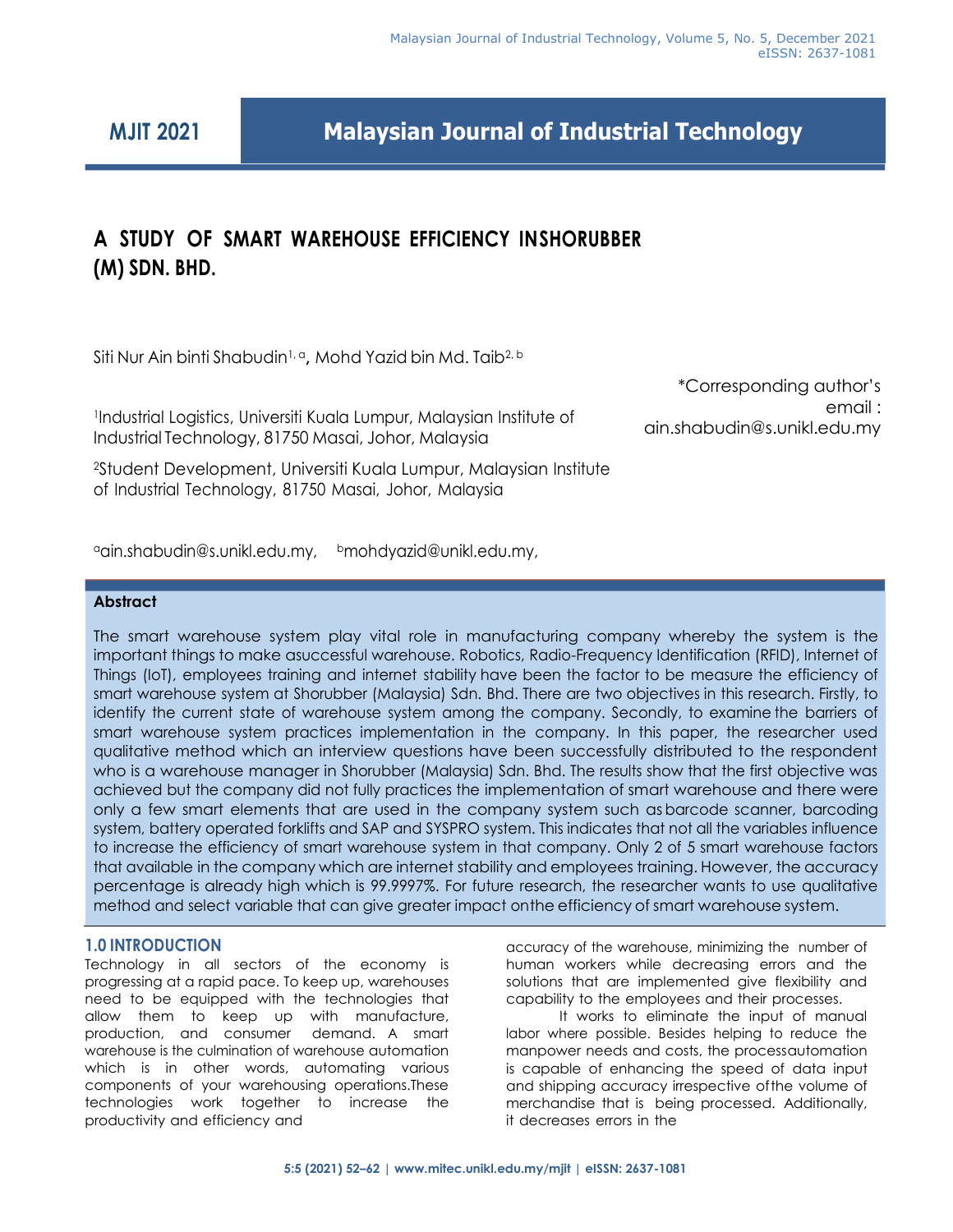process of operations. For beginners, simple automation procedures such as software providing alerts for all steps along the processes improves efficiency in accounting, production, packaging and shipping among other elements.

A smart warehouse is a large building in which raw materials and manufactured goods are stored that uses machines and computers to complete common warehouse operations previously performed by humans. These operations include identifying and receiving orders, counting products, storing products and remembering where they are later and sending orders to the correct place. The most successful smart warehouses automate nearly the entire operation and journey of goods from supplier to customer, with negligibleerrors.

Smart warehouses are inspired by smart factories and adopt a similar data-driven environment. They incorporate various automated and interconnected technologies to create a technological environment in which goods and requests can be received, sorted, organized, recognized and prepped for shipment automatically.

Warehousing is a key function in the fieldof supply chain management. According et *al*. (2014) stated that the main function in warehousing is to receive the product from the manufacturing division, to store the product orstock until there is a customer who buys as well asto prepare the existing product from the inventory and send it to the customer who ordered.

Warehousing can be defined as the process of storing products in a place known as a suitable place during storage and suitable for longer and longer trips. This storage facility is as a supply chain where goods are received, collected, stored and delivered to a designated place or center. All these activities are done in the warehouse to help in the smooth process of warehousing. (Manish Subedi, 2018).

### **2.0 LITERATURE REVIEW**

### **2.1 ROBOTIC**

Robots will continue to enhance smart warehouses The healthy consumer culture in society means people continually expect sizeable assortments of products and faster ways to get what they want, whether shopping online or in stores. The material here highlights some of the most prominent ways brands bring robots into their smart warehouses.As entities experiment with different possibilities, robots should become even more in demand. Next, robots can lift and carry things but shouldn't replace humans in all cases. Alibaba is another well-known e- commerce company. In its smart warehouse in Huiyang, China, robots do 70 percent of the work and can carry more than 1,100 pounds. They move aroundthe facility and can even recharge themselves at

dedicated stations. At another Chinese facility associated with the website JD.com, robots lift parcels and sort them by placing them into chutes designating various regions. Robots reportedly make that smart warehouse ten times more efficient than a traditional one. Although robots can be ideal for lifting and transporting things, some warehouse tasks like managing heavy equipment among them are safer for experienced professionals to handle. For example, some purpose-built facilities have numerous forklifts that lift as many as 50,000 pounds. Humans need to decide which forklifts work best for specific tasks. Notrelying on such expertise for that decision could lead to broken equipment or injuries. The use of collaborative robots is a trend that analysts expect to dominate 2018, but using robotics technology appropriately means realizing human knowledge is not obsolete.

Lastly, robots in smart warehousing can move independently and utilize sensors and cameras for help with navigation. They have an adjustable storage compartment and a code reader with whichthey can classify the packages and place them in the corresponding output line. At the picking station, the operator places the packages in the robot, which scans the label, processes the information and transfers it to the shipping area.

#### **2.2 RADIO-FREQUENCY IDENTIFICATION (RFID)**

According to Tajima (2007), there are a lotof benefits to using RFID. First of all, RFID microchips can contain more data than just the destinations and product names. RFID has the capability to carry more detailed product information such as quality control, supplier information, and customer specifications. Secondly, the reader can also receive more than just one RFID tag signals at once so it saves more time than using bar codes. Thirdly, RFID technology does not require physical contact between readers and tags so the tags signal can be received through layers of packages without undoing packaging. RFID scanners also do not require straight line up positions with the tag so it will save cost on designing special conveyor beltsfor the positioning. A main characteristic of RFID is the ability to trace the subject globally. With the help of other technologies, such as global positioning systems (GPS), RFID can provide real- time update of current states of subjects. This unique feature provides visibility in the supply chain, especially the global supply chain (Tajima, 2007).

#### **2.3 INTERNET OF THINGS (IoT)**

Internet of Things are self-sufficient sensors having the capability of collecting and transmitting the real time data over the Internet making them smarter. Real time data infuses the requisite agility within the organization processes to take care of the volatility in the customer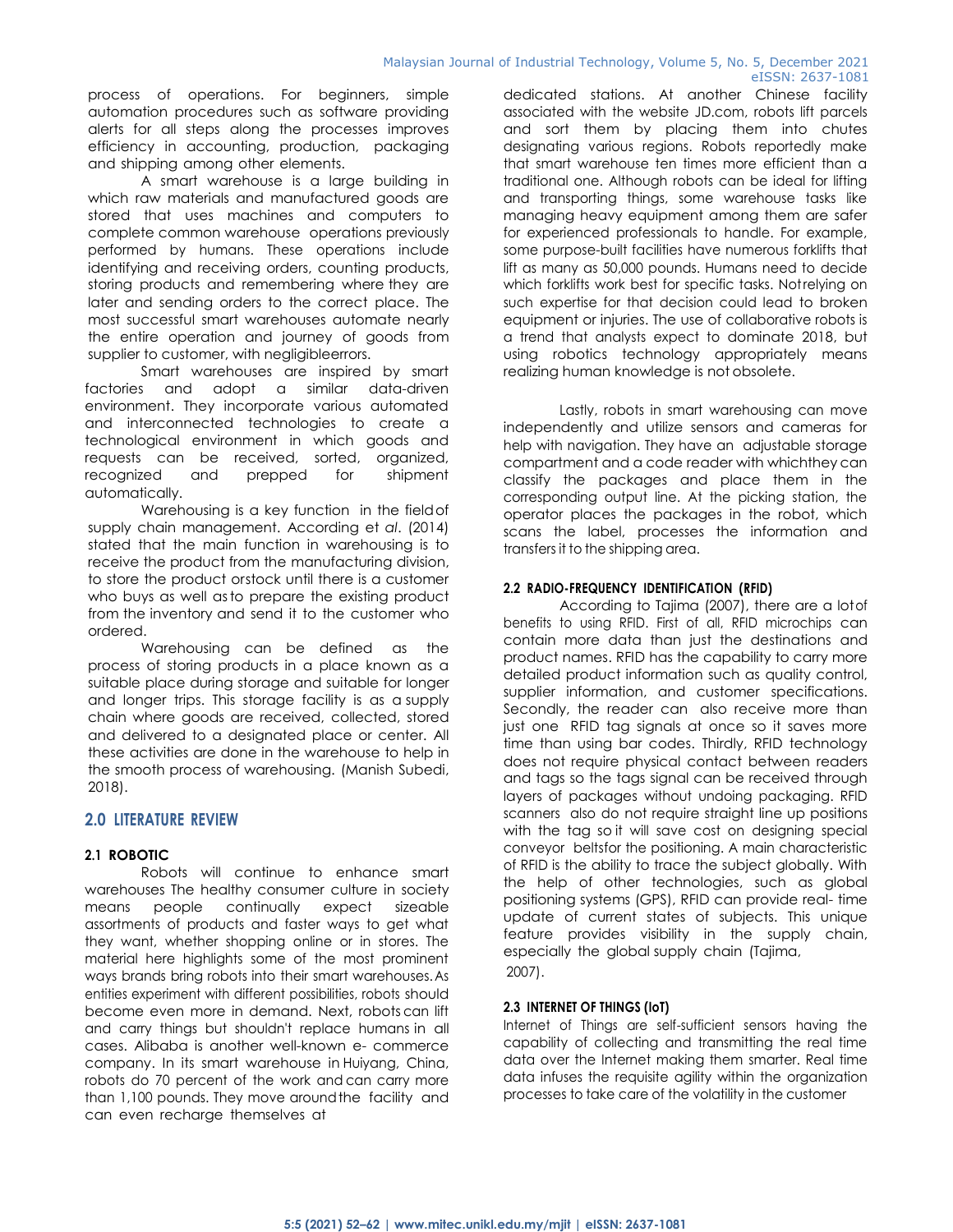demands. Data is accessed remotely as the sensors connect to the internet and transfer the data over the Internet. This enables the control and analysis of datain an isolated fashion away from the location where actually the data is gathered. The foundation of IoT is based upon the coordinated and collaborative work done by the sensors and the communication technologies to reach common goals. IoT has demonstrated a strong growth in the past and further promises to be the next big thing of the future. Internetof things has the potential to help business achieve the tangible benefits as a part of the return of investmentin  $I \cap T$ 

According to Pacheco and Hariri (2016), the architecture of IoT consists of four layers; the first layer is the devices layer that is responsible for capturing information from physical objects using technologies such as sensors that represent physical world in the digital world and actuators that adjust the environment to a desired state. The second layer is the network layer that is responsible for providing connectivity from/to nodes by using various technologies such as: internet, Wireless Sensor Networks (WSNs), network infrastructures, mobile communication networks and communication protocols. The third layer is the services layer which is considered as a link between application layer and network layer, all the computational power required is provided as a cloud to monitor and control data flow. The fourth layer is the application layer that provides interaction method for users according to their needs from this layer users can access the IoT services by using technologies such as mobile applications.

#### **2.4 EMPLOYEES TRAINING**

Training is very important to train employees in the direction of smart warehouse system. This is because employees can do the job easily and in a trained way. Employees should be able to use all equipment in the warehouse such as drones, automated picking tools and automated guided vehicles for robotics euipment, barcode scanner, voice tasking technology and eye scanner for Radio-Frequency Identification (RFID) equipment and blockchains for Internet of Things (IoT) . For example, workers know how to use robotics, RFID and IoT equipment after practicing using it. This can make it easier for a company to achieve an effective smart warehouse system.

## **2.5 INTERNET STABILITY**

Internet stability is also very important in all smart warehouse systems. This is because the Internet is everything to complete a process. The Internet is the main thing used in smart warehouse systems. For example, smart warehouse systems use the internet to control processes that use computers such as entering and recording goods data. In addition, RFID also uses internet stability to scan incoming and outgoing goods. RFID is also used to record employee attendance. Therefore, the internet is very important

and if there is no internet connection then many processes in the smart warehouse will be interrupted.

#### **CONCEPTUAL FRAMEWORK**



Figure 1: Conceptual Framework

# **3.0 RESEARCH METHODLOGY**

To make a research, the researchers must acknowledged the problems were encountered in the surrounding. The problem identification section is the most important section of the research report. The researcher also need to know the problem statement so that researcher can study a research effectively. When the researchers had identified the problem, the researchers may proceeds with the research objectives.

Research methodology is basically concerned with the systematic gathering of information and data. The research will only take place after the appropriate methodology has been decided because, it is vital to do a systematic approach in order to gather the required information and data. Furthermore, to obtain the objectives and scope of research, the researcher need to investigate what the problem is need to studied and where location is will studied. When researchers are aware of the issue and know the place, the researcher can make the objective. Then, researcher can explore, understand, and information retrieval.

This study is in the form of an exploratory research which uses qualitative means to gather datain regards to the adoption of smart warehouse approach in several warehouses in Malaysia. This segment describes detailed case study methods, inspects the application of case study methods, and also investigates the particular detail and accuracy of case study methods. Qualitative case study employsa naturalistic method that searches and investigates happenings and occurrences within a specific event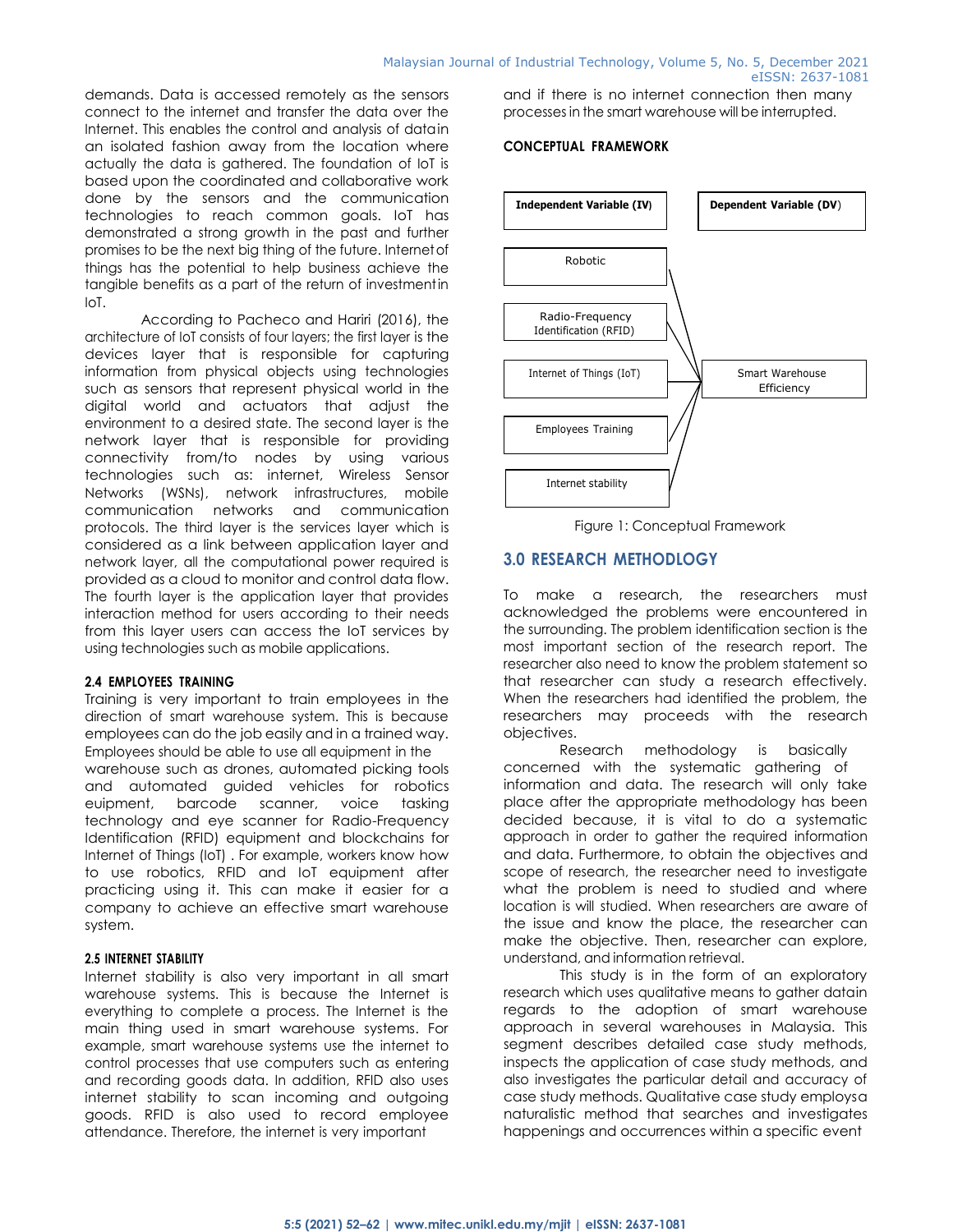and has a narrow and very well-defined scope, and in such a case study, the researcher is the instrument of research. One of the benefits of a qualitative type research is that the information obtained is richer andit gives a deeper knowledge about the topic of focusin the case study. Validity and reliability are key indicators of the quality of measuring instrument which increases transparency and decrease opportunities to insert researcher bias in qualitative research.

The main purpose of this study is to identify the efficiency of smart warehouse system in Shorubber (Malaysia) Sdn. Bhd. and the research does achieveall of the research objectives as the company system is still using semi-conventional system and achieve high accuracy percentage which is 99.9997%.

**Target respondents**. This segment indicates how to choose technique is being connected into the review procedure to fit with the exploration objective.A study is led when a specimen of people has been gotten some information about a specific subject. In this case, the subject would be the warehouse manager in Shorubber (Malaysia) Sdn. Bhd. company.

#### **3.1 Conducting the Research**

The interview was done by face-to-face approach at Jejawi, Perlis, over the phone, e-mail and via Whatsapp messaging. Such selected respondent is

Warehouse Manager in Shorubber (Malaysia) Sdn. Bhd. company. The respondent's name is Mohd. Sabri bin Yahaya. He is 50 years old now. He have work for2 years in this position which is Warehouse manager. The interview was conducted within an hour and half by face-to-face and the whole conversation was recorded for the data gathering purpose and converted into conversation transcript.

#### **3.2 Research Instrument and Data Collection**

The aim of this research is to evaluate the efficiency of smart warehouse system in Shorubber (Malaysia) Sdn. Bhd company. The method of interview is a functionaltool in collecting data for qualitative studies. Therefore, open-ended interviewing method are adopted for this research to gain opinion from the professional in the industry. In preparation of the research instrument, a list of open-ended interview questions was formed deriving from the research questions. The respondent were given the list of questions and were provided earlier than the scheduled interview by email. The interview questions were divided into four sections as shown in Table 1.

|  |  |  |  |  |  |  |  | <b>Table 1.</b> The different parts of the interview questions |  |
|--|--|--|--|--|--|--|--|----------------------------------------------------------------|--|
|--|--|--|--|--|--|--|--|----------------------------------------------------------------|--|

| <b>PART</b> | <b>DESCRIPTION</b>           |
|-------------|------------------------------|
| A           | <b>JOB DESCRIPTION</b>       |
| в           | SMART WAREHOUSE SYSTEM       |
|             | <b>TECHNIQUE USED</b>        |
| D           | ERROR OCCURRED AND SOLUTIONS |

#### **3.1 Data Analysis**

The approach of data analysis done for this study is illustrated in Figure 2. This analysis begins with gettingraw data or interview transcript for this research thenforming and formulating data for analyzing. The collection of data is done through interviewing session. Based on interview transcript, the researcher read and evaluate the information and data. The similarity and outlier or respondent's thoughts is

categorized and finally explore the relationship between the categories of thoughts in relate to the research questions and objectives. Then, the researcher do coding the data by hand. The researcher find the theme and sub-theme or categories from the interview transcript. Finally, the researcher interrelating the themes and interpreting the meaning of themes.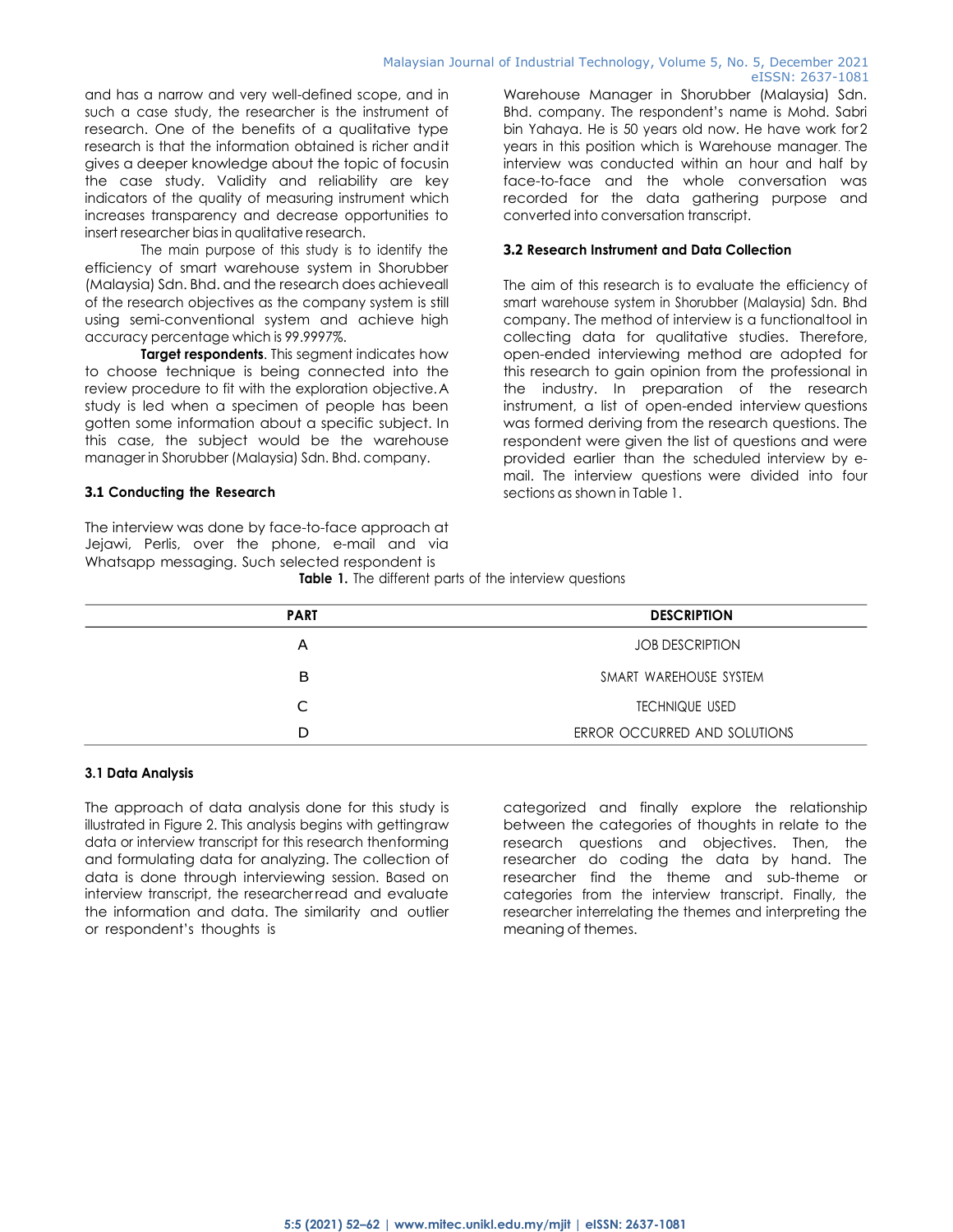

Figure 2 : Data analysis steps

# **4.0 RESULTS AND DISCUSSION**

### **4.1 Respondent Background**

In this case study, there was only one respondent from Shorubber (Malaysia) Sdn. Bhd. company that was interviewed. The only one respondent, Mr Mohd Sabri bin Yahaya which is a warehouse manager in the logistics company. He is 50 years old now. He have work for 2 years in this position. For the IT division, Mr Mohd Sabri have 3 people working under him, whilefor the Warehouse he have 45 people under him as well. So the number of subordinate workers under Mr.Mohd Sabri were 48 people. For IT, he do everything including systems, networking and others, while for warehouse he do for warehousing. Mr. Mohd Sabri have 4 warehouses. The first, a warehouse for packing goods. The second, raw material warehouse. Then, a

finished good warehouse where the finished goods will be sent here. The last one, a semi-finished goods warehouse called WIP warehouse.

### **4.2 Interview Outcome**

The interview was done using questionnaire and the outcome of the interviews were tabulated and categorized according to its theme, categories and sub-theme or sub-categories. Table 2 shows the summary output for Current State of Warehouse System Among Company. Table 3 shows the summary output for Factors That Mark Successful Smart Warehose System. Table 4 shows the summary outputfor Barriers of Using Smart Warehouse System. Table 5 shows the summary output for Solutions of The Barriers.

Table 2. Summary output for current state of warehouse system among company

| 1 <sup>0</sup><br><b>THEMES</b> | ORIES<br>$\lnot$<br>▵ | $- - -$<br>SUB-<br>ORIES<br>All |
|---------------------------------|-----------------------|---------------------------------|
|                                 |                       |                                 |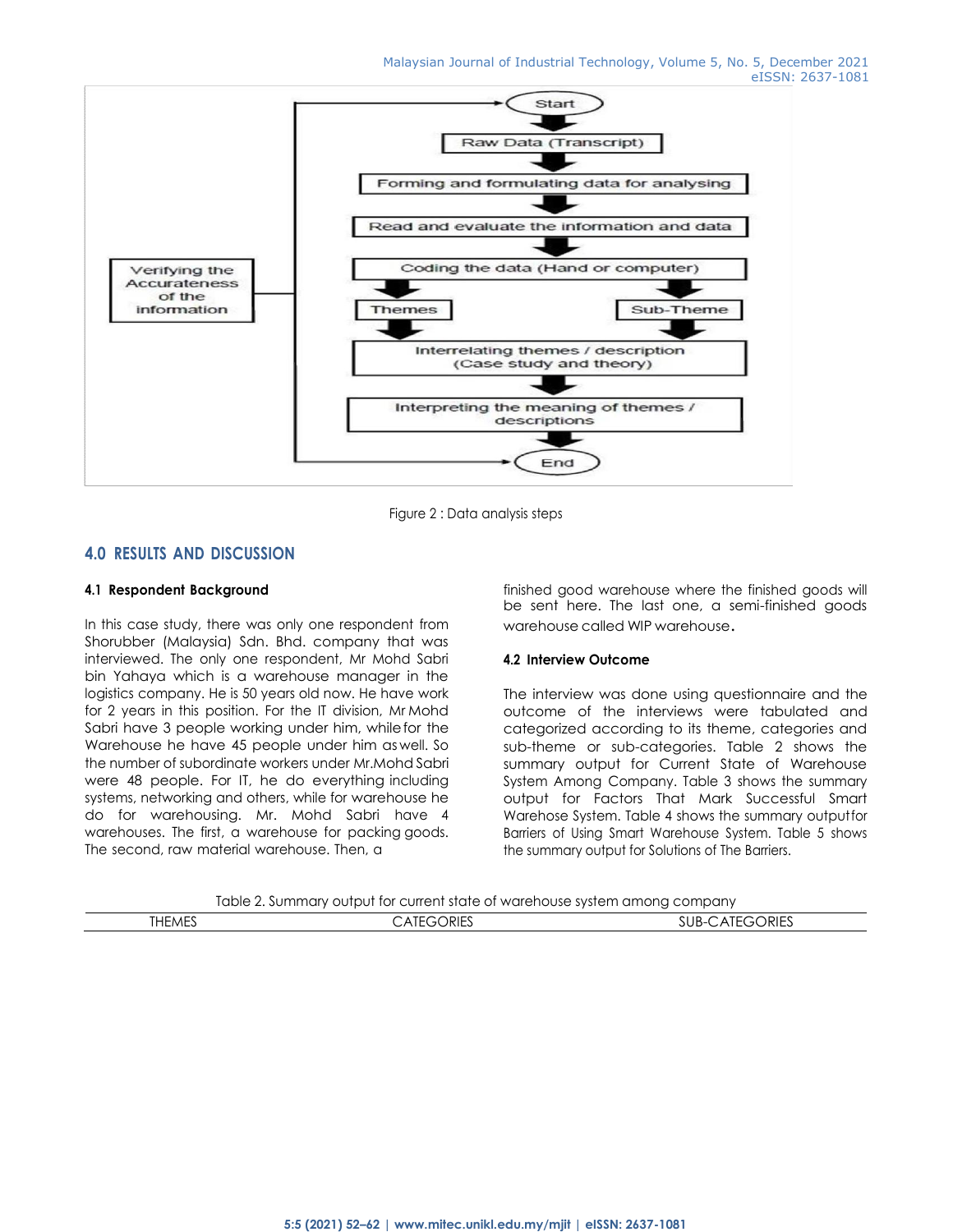| Current state of<br>warehouse system<br>among company | Denial<br>smart<br>Οf<br>using<br>$\sim$<br>warehouse system<br>No need to use Internet of<br>$\overline{\phantom{a}}$<br>Things (IoT)<br>Interface problem settled<br>$\overline{\phantom{a}}$<br>Standard<br>packing<br>and<br>$\overline{\phantom{a}}$<br>racking problem settled<br>Insufficient<br>quantity<br>$\overline{\phantom{a}}$<br>problem settled<br>Receiving date problem<br>$\blacksquare$<br>settled<br>Employees training problem<br>$\overline{\phantom{a}}$<br>settled | Telling number of warehouses<br>Telling number of workers<br>$\overline{\phantom{a}}$<br>Telling type of stocks<br>$\overline{\phantom{0}}$<br>Explain the high accuracy of company<br>Explain the accuracy percentage<br>$\overline{\phantom{a}}$<br>Company concern<br>$\overline{\phantom{a}}$<br>Concern in employees training<br>Concern in internet stability<br>$\overline{\phantom{a}}$<br>Do not know how to settle problems<br>$\overline{\phantom{a}}$<br>Cause problem due to unsystematic<br>-<br>schedule<br>Telling current problem employees |
|-------------------------------------------------------|---------------------------------------------------------------------------------------------------------------------------------------------------------------------------------------------------------------------------------------------------------------------------------------------------------------------------------------------------------------------------------------------------------------------------------------------------------------------------------------------|--------------------------------------------------------------------------------------------------------------------------------------------------------------------------------------------------------------------------------------------------------------------------------------------------------------------------------------------------------------------------------------------------------------------------------------------------------------------------------------------------------------------------------------------------------------|
|-------------------------------------------------------|---------------------------------------------------------------------------------------------------------------------------------------------------------------------------------------------------------------------------------------------------------------------------------------------------------------------------------------------------------------------------------------------------------------------------------------------------------------------------------------------|--------------------------------------------------------------------------------------------------------------------------------------------------------------------------------------------------------------------------------------------------------------------------------------------------------------------------------------------------------------------------------------------------------------------------------------------------------------------------------------------------------------------------------------------------------------|

| Table 3 : Factor that mark successful smart warehouse system |  |  |
|--------------------------------------------------------------|--|--|
|                                                              |  |  |
|                                                              |  |  |

| <b>THEMES</b>                         | <b>CATEGORIES</b>                                                 | <b>SUB-CATEGORIES</b>                                                                                                                           |
|---------------------------------------|-------------------------------------------------------------------|-------------------------------------------------------------------------------------------------------------------------------------------------|
| Factors that mark<br>successful smart | Usage of barcode scanner                                          | Top management plays a big role.                                                                                                                |
| warehouse system                      | Advantages<br>Οf<br>smart<br>warehouse system                     | The top management influences the<br>$\overline{\phantom{a}}$<br>business directions.                                                           |
|                                       | Advantages<br>using<br>Οf<br>$\overline{\phantom{a}}$<br>robotics | The top management will give the final<br>$\sim$<br>approval whether to proceed with a<br>project and to approve budget costing.                |
|                                       | Advantages of using RFID<br>system                                | Industry<br>۰                                                                                                                                   |
|                                       | Advantages<br>0f<br>using<br>barcode scanner                      | The respondent also think that why do<br>$\overline{\phantom{a}}$<br>the company need to adopt a smart<br>warehouse system which can results in |
|                                       | Advantages of 5S concept                                          | high costs.                                                                                                                                     |

| Table 4: Barriers of using smart warehouse system |  |  |  |  |  |  |
|---------------------------------------------------|--|--|--|--|--|--|
|---------------------------------------------------|--|--|--|--|--|--|

| <b>THEMES</b>                               | <b>CATEGORIES</b>                                        | <b>SUB-CATEGORIES</b>                                                                                                  |
|---------------------------------------------|----------------------------------------------------------|------------------------------------------------------------------------------------------------------------------------|
| Barriers of using smart<br>warehouse system | Cost for SAP system<br>$\overline{\phantom{a}}$          | Disadvantages<br>of<br>smart<br>warehouse<br>system                                                                    |
|                                             | License cost for SAP system                              | Fees to dispose items<br>$\overline{\phantom{a}}$                                                                      |
|                                             | Internet cost for SAP system<br>$\overline{\phantom{a}}$ | Current cost for expired items                                                                                         |
|                                             | Disadvantages<br>of<br>using<br>robotics                 | Damaged goods due to bad weather<br>$\overline{\phantom{a}}$                                                           |
|                                             | Need a long time for<br>completion                       | maintenance<br>budget<br>The I<br>has<br>to<br>consider periodical maintenance.                                        |
|                                             | Cost for RFID chips<br>$\overline{\phantom{a}}$          | Initial implementation of adopting to the<br>۰                                                                         |
|                                             | Cost of internet stability<br>(DOME)                     | changes before the system "Go Live"<br>and also in terms of educating down<br>the<br>technology<br>in<br>liners<br>new |
|                                             | Cost of expired items                                    | implemented.                                                                                                           |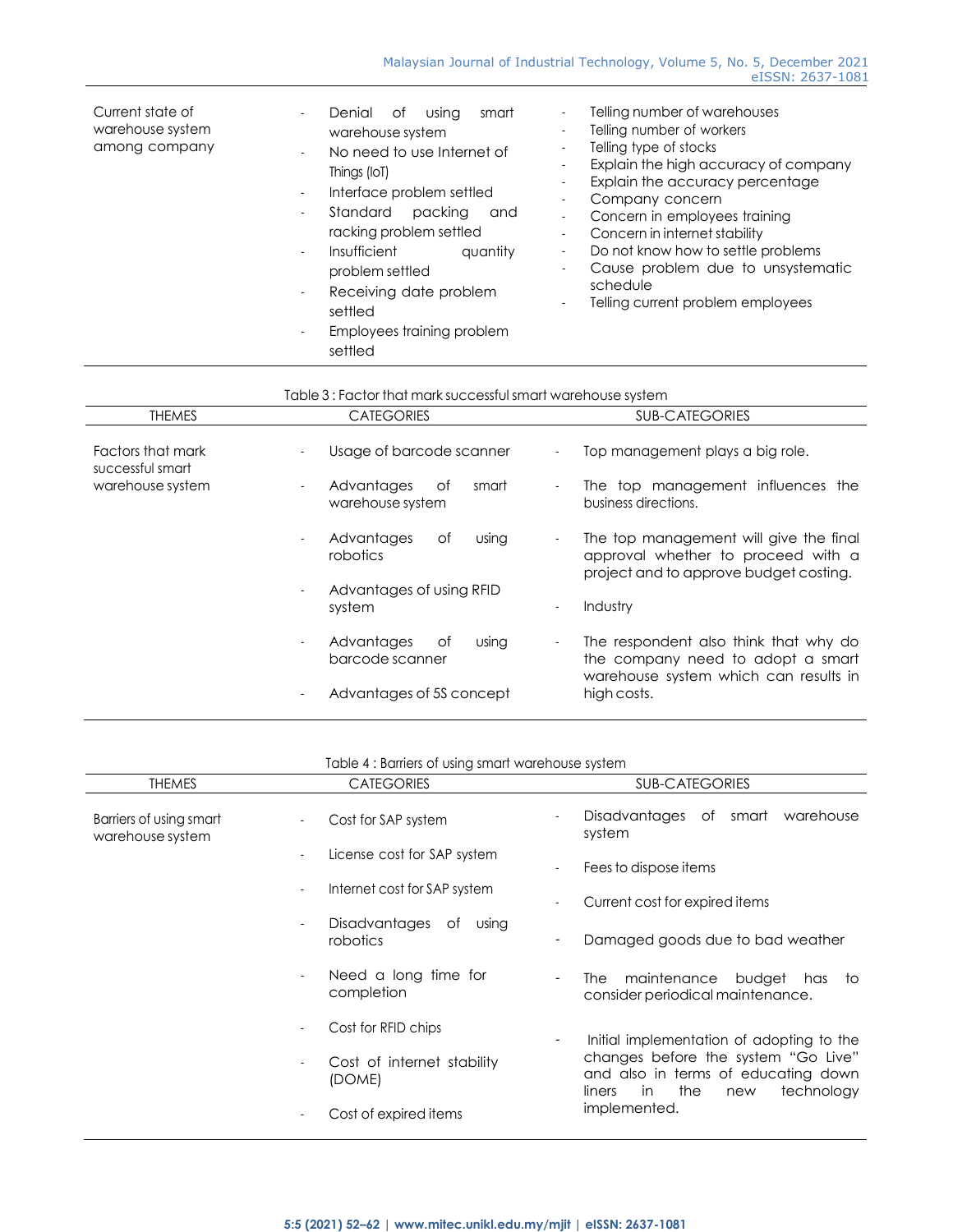- 
- Employees problem Problem in receiving date.
	- Employees always take Medical Leave (MC).

|                           | Table 5: Solutions of the barriers                                                                                                                                                                                                      |                                                                                                                                                                                                                                                                                                                                                        |  |
|---------------------------|-----------------------------------------------------------------------------------------------------------------------------------------------------------------------------------------------------------------------------------------|--------------------------------------------------------------------------------------------------------------------------------------------------------------------------------------------------------------------------------------------------------------------------------------------------------------------------------------------------------|--|
| <b>THEMES</b>             | <b>CATEGORIES</b>                                                                                                                                                                                                                       | <b>SUB-CATEGORIES</b>                                                                                                                                                                                                                                                                                                                                  |  |
| Solutions of the barriers | <b>Problem</b><br>solution<br>to<br>damaged goods<br>Advice from supervisor to<br>employees<br>Give employees name to<br>HR.<br>training<br>to<br>Urgent<br>employees<br><b>HR</b><br>to<br>awareness<br>employees<br>Monitor employees | Damaged items will often be disposed<br>off.<br>The items go to the Quality Check (QC).<br>The management procedure have to be<br>$\overline{\phantom{0}}$<br>followed.<br>$(WRP)$ .<br>Workers'<br>Recovery Program<br>Troubled employees will called by the<br>supervisor.<br>The attendance of the employee will be<br>monitored on a weekly basis. |  |
|                           |                                                                                                                                                                                                                                         |                                                                                                                                                                                                                                                                                                                                                        |  |

# **5.0 OVERALL DISCUSSION**

The first research objective is achieved by investigating the current state of warehouse system among respective respondent's warehouse. The respondent do not quite understand the term of "smart" but later on explained after do some research that current warehouse management system in use is considered as common practices and would not classify under smart approach. The respondent deny that the company using smart warehouse system which it needs high cost to order the elements such as Radio-Frequency Identification (RFID) chip, license cost and others. In order to understand the research questions approach, the respondent explained the current state of the warehouse system in the company. The respondent also explained about the number of workers which is 3 people working under IT division, while 45 people working under warehouse division. So the number of subordinate workers underthe respondent is 48 people. The respondent also explained the number of warehouses which there have 4 types of warehouses. The first, a warehouse for packing goods. The second, raw material warehouse. Then, a finished good warehouse where the finished goods will be sent here. The last one, a semi-finished goods warehouse called WIP warehouse. Then, the respondent also explained briefly about the type of stock in the warehouse of company. There are 2 typesof stock, namely supply chain outside and supply chain internal. For supply chain outside, they start with

Purchase Order (PO). PO has many sections including planner and purchasing section. The planner section will give the volume of items purchased to the purchasing section, then the purchasing section will buy and then enter the details into the system. The accuracy percentage of the warehouse is quite high which is 99.9997% even though the company did not practice the smart warehouse approach.

In terms of employees training, there is something that they do. The company have 2 types of ISO, namely 40,000 and 99001 and the company also do On Job Training (OJT). In terms of internet, for internet stability, even though the company do not using Internet of Things (IoT), but they already have stable internet. This company uses DOME which has a speedof 200MB. The cost of DOME for a month reaches atotal of RM30K to get a stable internet.

As a summary on technologies being implemented by the warehouses that has been interviewed, the respondent states that warehouse do not have anyadvancedsystemin the warehouse andis currently using SAP and SYSPRO system to managethe operation. SAP is indeed made here but the database is at HQ Japan. 512KB network were used from Japan to Malaysia and are charged RM30K per month. Among all the companies in the United States, Vietnam, Myanmar and Malaysia all link with Japan HQ. If the goods buyed with Myanmar, it will go through the system at HQ Japan. The SAP system is more in counting and links to HQ and links to accounting. However, this system is not as detailed asa detailed example of the quantity in 1 carton. Then,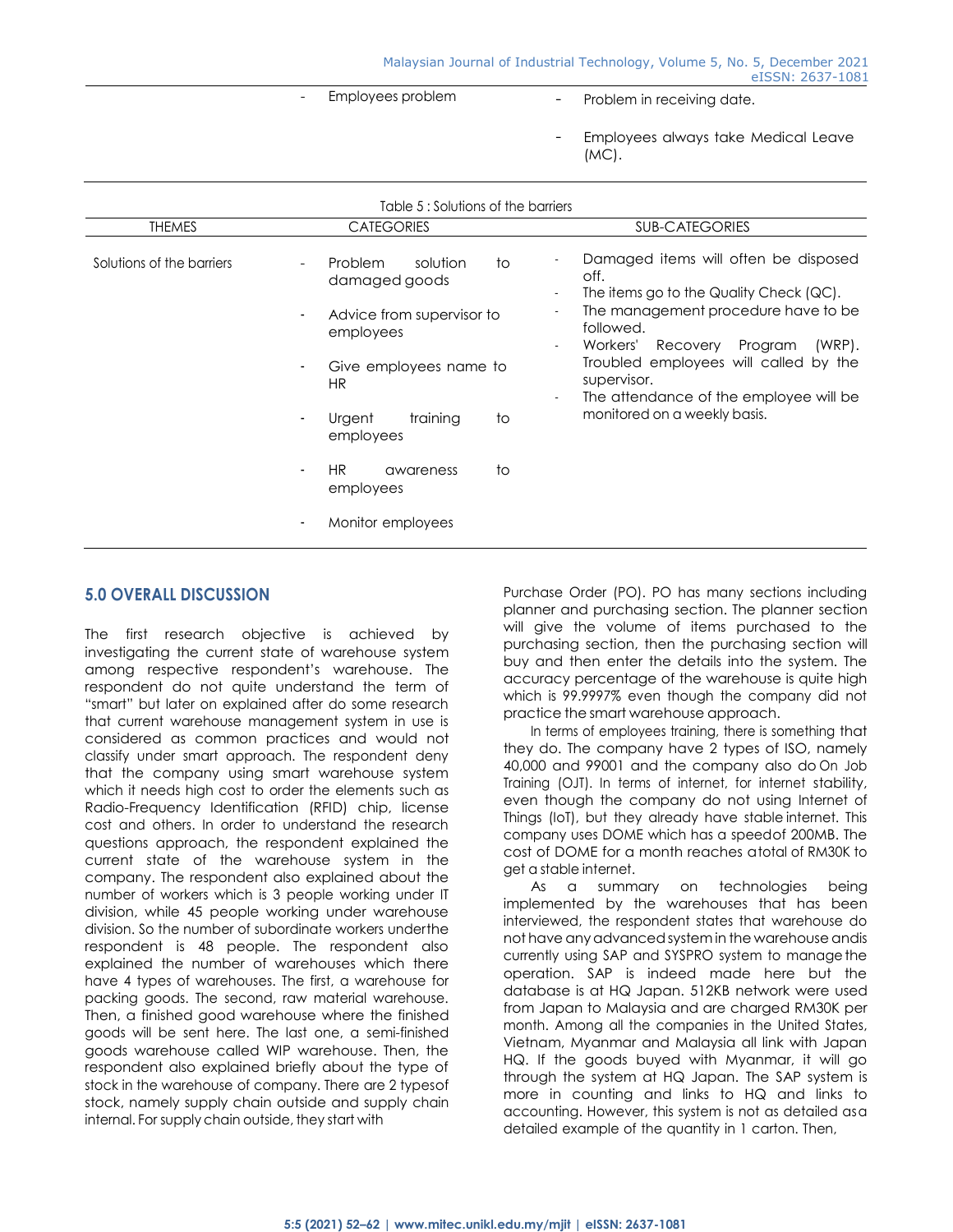the company have an interface to SYSPRO. When make inbound earlier, JRN were made here and the data were passed to SYSPRO. Actually, SAP and SYSPRO are not linked to each other. When inbound were made in SAP in the system, the stock will go up. Inbound in the system means, good received were recorded and the goods will go up. For SYSPRO, a bar code will created, scanned and putted in the racking. Both of the systems are sourcing from company HQ, but if from HQ we continue to take from the system and if from outside we have to create the system in SAP. Besides, the respondent also state that batteryoperated forklifts were implemented in the warehouse and only In terms of equipment being used in warehouse, the respondents are using barcode scanners such as QR codes scanner and bar coding system.

For future technology implementation, the respondent do not agreed that implementing technologies in the warehouse would improve the performance of the warehouse operation. This is because the respondent highlighted that with the existing SAP and SYSPRO system the company already at 99.9997% accuracy percentage. The respondent also mentioned about the consideration to implement future technologies which includes automation in warehouse, digitalization, and RFID in order to make improvement in the warehouse system. In the aspect of benefits, the respondent agreed that implementing technologies would bring benefit to the organization. Among those benefits highlighted by the respondents includes reduced mainpower, speed up the process and improve the inventory accuracy. The respondent also emphasized that with current technology being implemented in the warehouse, the process will be fast, that is, maybe for1 hour only. During production, they can stick the chipand in the warehouse they can scan using a scannerand sort items into shelves. So, the processes don'tneed to scan manually.

Overall for technology influence and implementation in warehouses, the respondent agree that implementing technology in warehouses is crucial and would lead to relative advantage. The respondent stated that technology is the future and companies should move towards automation and digitalization to achieve long-term sustainability and cost efficiency.

The second research objective is achieved by identifying the barriers of smart warehouse implementation in the company. Despite the positive part of implementing technology, there also challenges that is being discussed by the respondent. The respondent mentioned that cost is a challenge in terms of implementing advanced technology. Hence the maintenance budget has to consider periodical maintenance. Furthermore, the respondent highlighted that the challenges would be during the initial implementation of adopting to the changes before the system "Go Live" and also in terms of

educating down liners in the new technology implemented.

The respondent also explained briefly about the challenges that occur in the company which they have a problem in receiving date. For example, goods enter but do not make inbound in the system. Furthermore, if the inbound were made, it has already passed the dateline. This is because the company hasits own calendar to follow. Then, there is also the problem of damaged goods. This is usually due to weather factors, there is licking in the warehouse. If there is a licking problem, the item is shifted to another place, namely in the hold area and the worker would forgets and the item finally gone. There also a problem that employees always take Medical Leave (MC). In general, there are problems in terms of employee ethics. Currently, there is one worker in production in4-5 people and the number in WRP now is 6 people.They have gone through all the actions that should have been taken.

The solutions for damaged items, it will often be disposed of. First of all, the items have to go to the Quality Check (QC) and when it is confirmed that the goods are damaged then the goods will be disposed of. The management procedure have to be followed in order to dispose the items. If the management instructs the Person In Charge (PIC) to get a sign fromthe head of the meal, then they have to follow the instructions.

For employees problem, now this company have the Workers' Recovery Program (WRP). Troubled employees will called by the supervisor. The first action is that the supervisor will give advice first. If the employee does not change, the employee's name will be given to Human Resource (HR) and HR will conduct an urgent training. In the training, HR will give awareness to employees. Employees are instructed to make commitments. As long as the agreement is implemented, the attendance of the employee will be monitored on a weekly basis. If the employee is not present during the week, the employee's name will be marked.

Overall from the research about the barriers of smart warehouse implementation , the company have finished about the interface problem. The second, standard packing and racking problem and lastly, the company have solved the problem of insufficient quantity.

Finally, by interviewing the respondent it shows that the respondent highlighted the importance of implementing smart approaches in warehouses than manual operation with the least consideration of implementing SAP and SYSPRO system, battery operated forklift, barcoding and barcode scanners in the warehouses. Furthermore, as highlighted by the respondent that the company are still moving forward with future plans in upgrading the efficiency in the warehouse by moving towards picking automation and digitalization.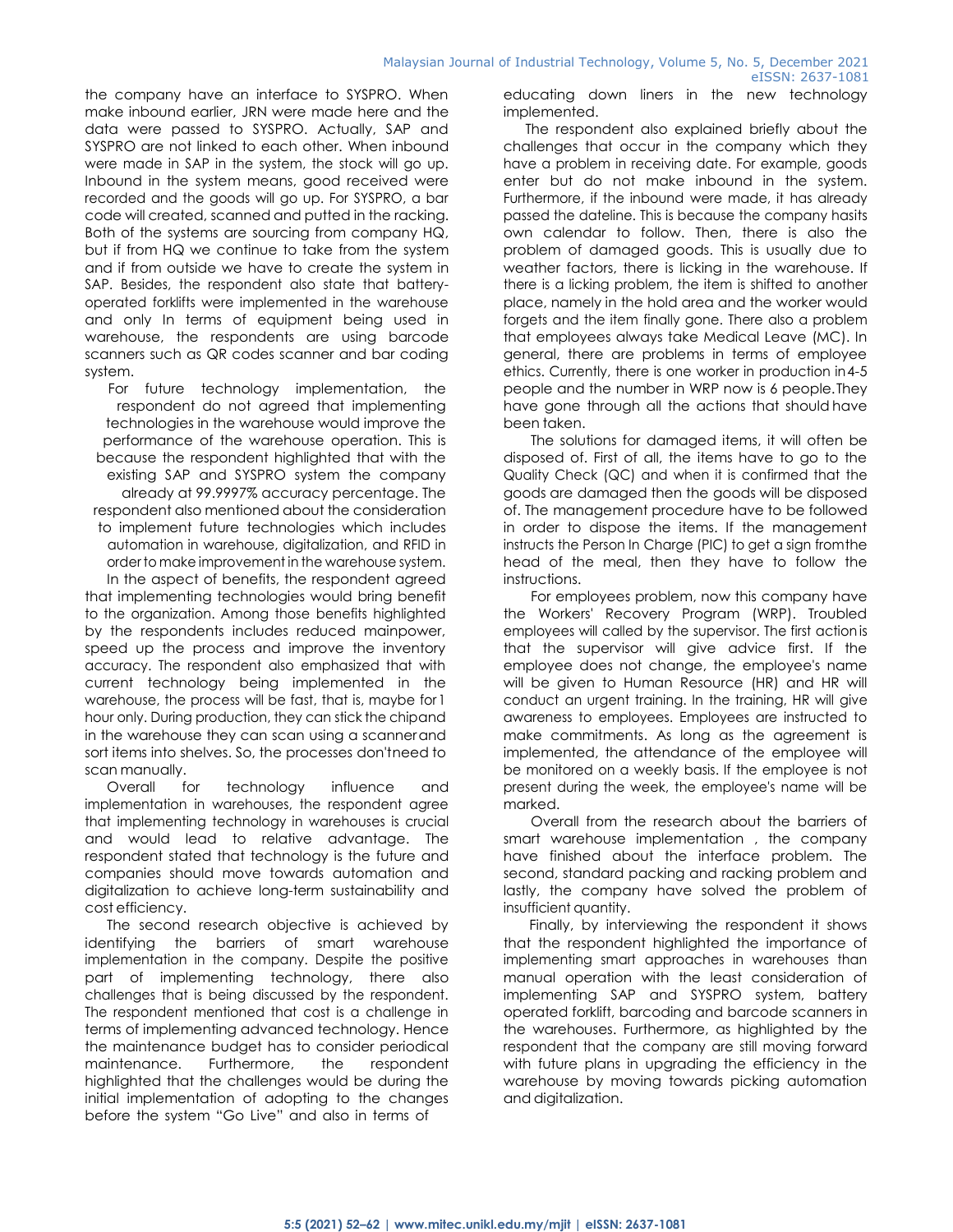# **6.0 CONCLUSION**

The purpose of this study is to examine the smart warehouse system efficiency in Shorubber (M) Sdn. Bhd. The reliability that been used as a variable to measure the efficiency of smart warehouse was robotics, Radio-Frequency Identification (RFID), Internet of Things (IoT), employees training and internet stability. Qualitative research method has been using by the researcher in getting the data information for analyse in order to have the result ofthe research. The result of the research concluded that five of the variables used in the research which is robotics, Radio-Frequency Identification (RFID), Internet of Things (IoT), employees training and internet stability.

# **7.0 RECOMMENDATION AND SUGGESTION**

#### **A. Use qualitative method as research design**

The qualitative method able to make the researcher themselves feel the experience and know more about the situation in the manufacturing company. This is because, the interviewee can explain in more detail and depth about the questions asked by the researcher in the transcript of the interview questions.The research design is purpose to examine the efficiency of smart warehouse system in the company.Furthermore, the next researcher will also use the same method to identify the factors that can make the company achieve the level of smart warehousesystem and the current process that related with smart warehouse system that not only focus on glove manufacturing sectors. In addition, this future researchalso can identify the barriers or problems that probably may occur in their industry and their effort to overcomes problems facing to implement the smartwarehouse system. By the solutions given by the respondents in the online interview session, the effort from the success smart warehouse system adoption can be used as an example and followed by other manufacturing industies.

#### **B. Should implement automation system and technologies in the warehouse**

By implementing technologies in the company would bring many benefit to the organization. Among those benefits highlighted by the respondents includes reduced mainpower, speed up the process and improve data accuracy and efficiency. The respondent also emphasized that with current technology being implemented in the warehouse, the process will be fast. Smart warehousing technologies overcome this in a few key ways which are barcoding solutions, RFID and sendors and monitoring devices. Barcoding solutions can make it easier to the warehouse without manual data entry. Next, RFID also provide network connected to headsets. This able to enhancing efficiency while promoting safety. Sensors and monitoring devices also used to track items on

shelves and provide automatic updates. Smart warehouse system also can improve labor efficiency. The more you the company make the manual tasks become automate, the fewer employees need doing the manual tasks. The reducing cost of doing automated tasks can be more valuable to a company even the labor costs on the rise. Smart warehouse can reduce errors and saving cost. This is because of smart equipment monitoring, company able to save on unused electricity consumption. Smart lighting and temperature sensors let the employees to save the wastage of the resources and ensure the optimal conditions. Smart warehouse also enables faster turnaround times. Warehouses that utilize advanced technology in warehouse management can respond to orders quickly and this will giving thema competitive advantage than companies with manual warehouses system. Lastly, smart warehouse is automated decisions and a real-time activities. Employees can know and see the goods ordered andgive instructions to technologies such as robots to pickup the goods and directly send them to the shippingsection. The process takes place in real time and is recorded. This can reduce the negligence of the management of goods.

# **ACKNOWLEDGEMENT**

Alhamdulillah, first, I would like to thank Allah becauseof His Mercy and blessing along this journey to complete this study within the specified time. I am so delighted that I can complete this study with patientand strength. Here I would like to express the deepestappreciation to MARA for having provided monthly expenses to me to complete this study. Next, a special thank to my supervisor Mr. Mohd. Yazid bin Md. Taib for her encouragement and support throughout completing this study because without her guidance and persistent help this thesis would not have been possible. Lastly, I would like to said thank you to the respondent which is Warehouse Manager in Shorubber (Malaysia) Sdn. Bhd. for giving me the support and time to help me a lot in completing this study and also provide knowledge and motivation for me to keep on being motivated to finish this study. Once again, I want to thank everyone that involve and help me in completing this study.

# **REFERENCES**

[1] Amran Wang. (2016). User Acceptance Barriers for Warehouse Environment Mobile Wireless Technology.

Purdue University, 1-112

[2] Dr. Ali Kamali. (2019). Smart Warehouse vs. Traditional Warehouse- Review. CiiT International Journal of Automation and Autonomous System, (Vol 11, No. 1) 9-16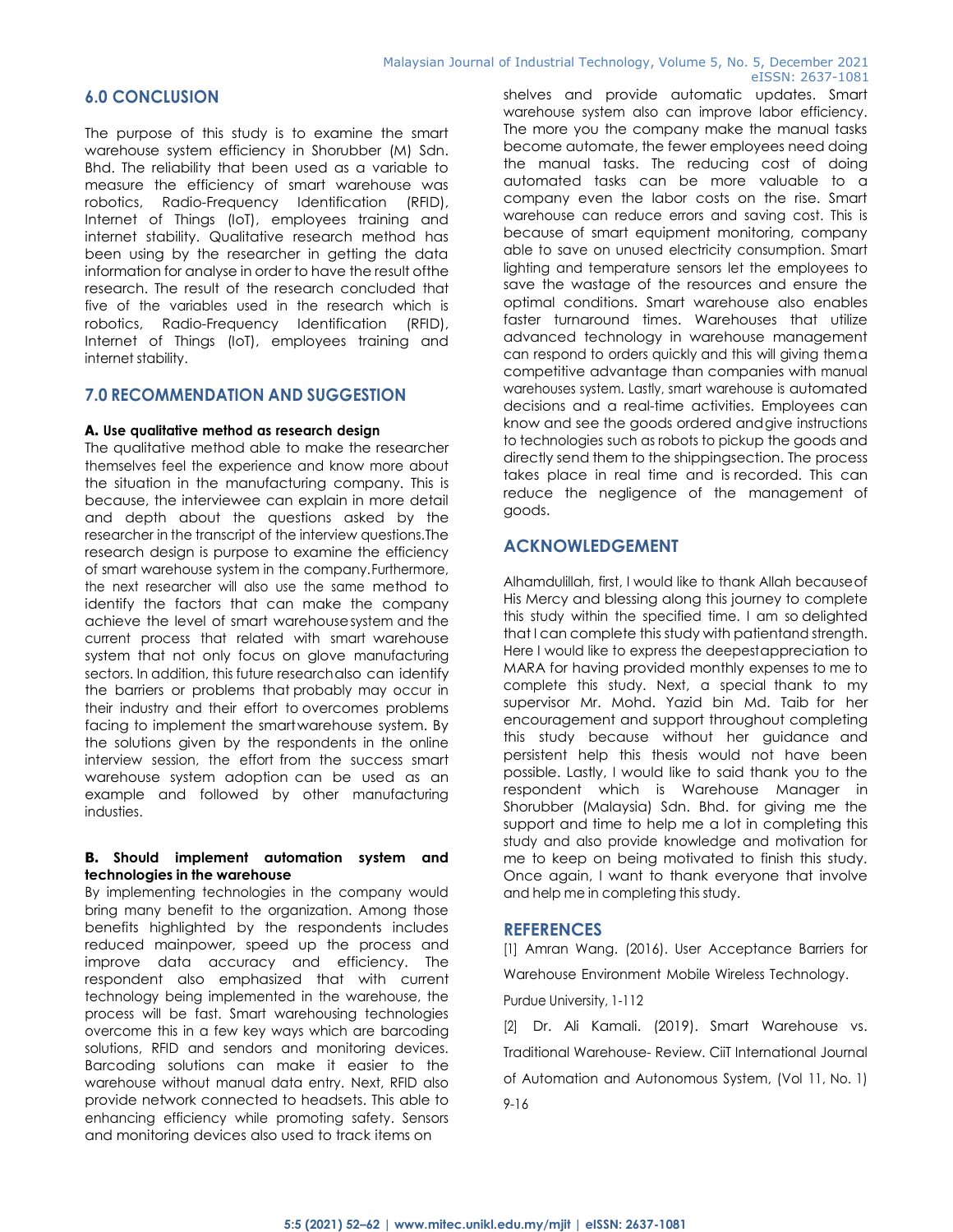[3] Elizabeth Reima Kutty Krishnan. (2019). A Qualitative Case Study on the Adoption of Smart Warehouse Approaches in Malaysia. Faculty of Business and Information Science, UCSI University, 1-9 [4] Emir Zunic. (2018). Smart Warehouse Management System Concept with Implementation. Info Studio d.o.o. Sarajevo and Faculty of Electrical Engineering, University of Sarajevo, 1-6

[5] Jhawar Akash. (2019). The Impact of Technology on The Evolution of Warehouse Mnagement and Smart Warehouses. International Journal of Advance Research, Ideas and Innovations in Technology. Christ (Deemed to be), University, Bannerghatta, Bangalore,

Karnataka, (Vol 5) 64-66

[6] K.Mohanraj. (2019). Smart Warehouse Monitoring Using Iot. International Journal of Engineering and Advanced Technology (IJEAT), Volume-8, Issue-6, 1-4

[7] Kresimir BUNTAK. (2019). Internet of Things and Smart Warehouses as The Future of Logistics. Technical Journal, 248-253

[8] Ruben Wienk. (2019). Integrating a Warehouse Management System. Industrial Engineering and Management, 1-56

[9] Semir Yerpude. (2018). Smart Warehouse with Internet of Things Supported Inventory Management System. International Journal of Pure and Applied Mathematics, 1-16

[10] Souvik Paul, Atrayee Chatterjee, & Digbijay Guha. (2019). Study Of Smart Inventory Management System Based On The Internet Of Things (Iot). International Journal on Recent Trends in Business and Tourism (IJRTBT), 3(3), 27-34.

[11] Walaa Hamdy. (2018). Towards a Smart Warehouse Management System. Industrial Engineering Department, Zagazig University, 2555- 2563 [12] Wen Ding. (2013). Study of Smart Warehouse Management System Based on IoT. Intelligence Computation and Evolutionary Computation, 203-207

[13] Paul Hinz, *What is Cross-docking,* Logistics & Materials Handling Blog, December 2011. Accessed on : April 16, 2021. [Online]. Available: [https://www.adaptalift.com.au/blog/2011-12-23](https://www.adaptalift.com.au/blog/2011-12-23-what-is-cross-docking-understanding-the-concept-definition) [what-is-cross-docking-understanding-the-concept](https://www.adaptalift.com.au/blog/2011-12-23-what-is-cross-docking-understanding-the-concept-definition)[definition](https://www.adaptalift.com.au/blog/2011-12-23-what-is-cross-docking-understanding-the-concept-definition)

[14] Mal Walker*, Spotlight on: 7 Key Warehouse Processes.* Logistic Bureau, July 25, 2018. Accessed on April 11, 2021. [Online]. Available: [https://www.logisticsbureau.com/spotlight-on-7-key](https://www.logisticsbureau.com/spotlight-on-7-key-warehouse-processes/)[warehouse-processes/](https://www.logisticsbureau.com/spotlight-on-7-key-warehouse-processes/)

[15] Hector Sunol. (2020). *Warehouse Operations : Optimizing The Shipping Process***.** Cyzerg Warehouse Technology, July 29, 2020. Accessed on : March 11, 2021. [Online]. Available: [https://articles.cyzerg.com/warehouse-operations-](https://articles.cyzerg.com/warehouse-operations-optimizing-the-shipping-process)

[optimizing-the-shipping-process](https://articles.cyzerg.com/warehouse-operations-optimizing-the-shipping-process)

[16] EMnify. (2020). *Smart Warehousing : Three IoTbased Technologies Speeding Up Your Order, July 29, 2020. Accessed on : March 3, 2021. [Online]. Available:* [https://www.emnify.com/blog/smart](https://www.emnify.com/blog/smart-warehousing-iot)[warehousing-iot](https://www.emnify.com/blog/smart-warehousing-iot)

*[17]* Brian Ray. Airfinder, *5 Smart Warehouse Benefits.May 22, 2018. Accessed on : Jan 25, 2021. [Online]. Available:*

<https://www.airfinder.com/blog/smart-warehouse>

#### **Author**

**Ms. Siti Nur Ain binti Shabudin** a final year student in Bachelor of Industrial Logistics at Universiti Kuala Lumpur, Malaysian Institute of Industrial Technology, Malaysia. Ms. Siti Nur Ain earned her first pre-diploma certificates in Science Module from Kedah Matriculation College (KMK)[.ain.shabudin@unikl.edu.my,](mailto:ain.shabudin@unikl.edu.my)

#### **0182124370**

**Dr Mohd Yazid bin Md Taib** a senior lecturer in Industrial Logistics at Programme Coordinator for MSCM , Universiti Kuala Lumpur, Malaysia Institute of Industrial Technology, Malaysia. Dr Yazid earned his first degree in Business Studies from Universiti Teknologi MARA (UiTM) and a MBA/PhD in Majoring in Green Technology from Universiti Utara Malaysia (UUM). [mohdyazid@unikl.edu.my,](mailto:mohdyazid@unikl.edu.my)